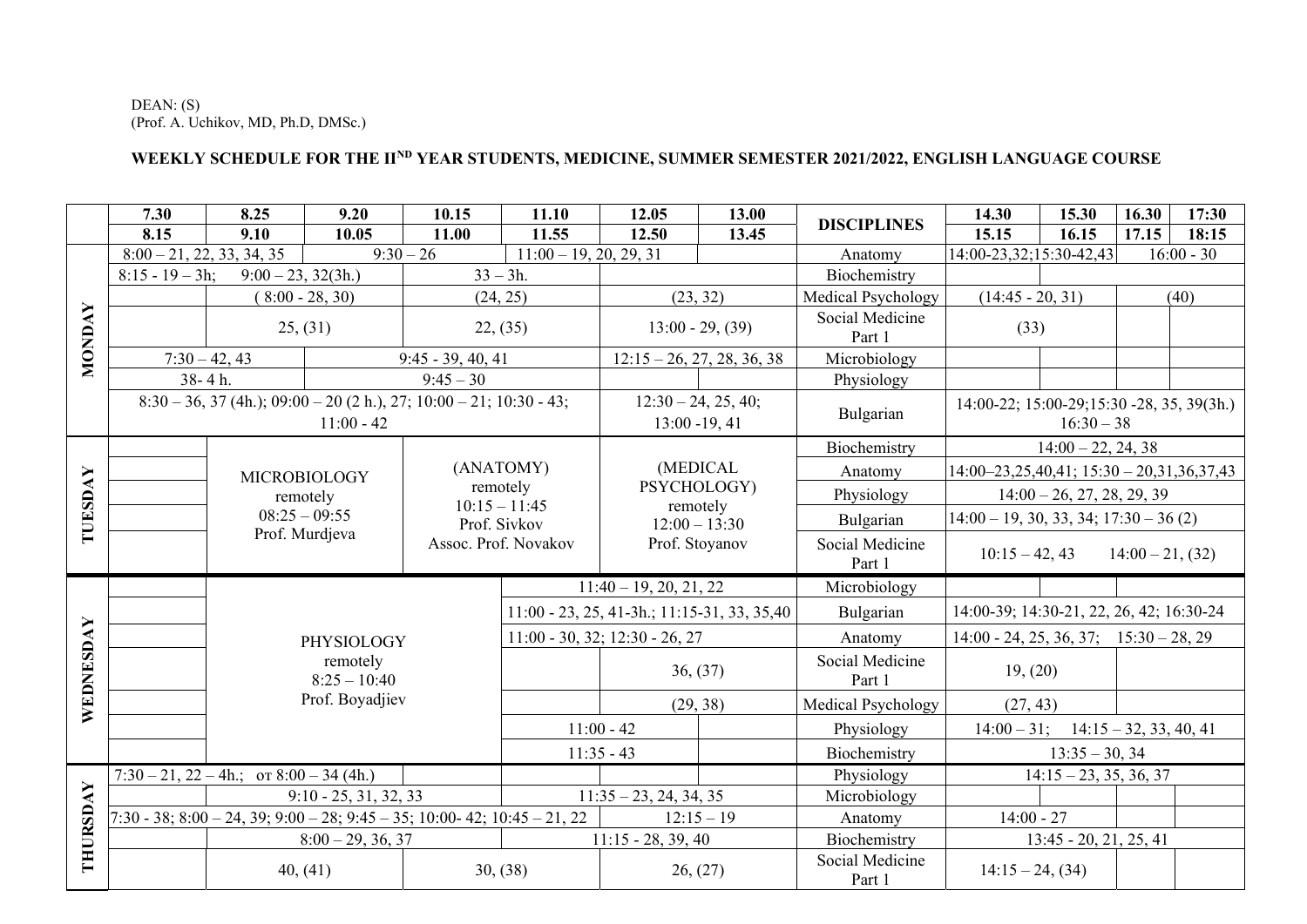|       | $08:45-23$ ; $09:00-20$ (4 h.), 26, 27 |                                    |             |                                   |                     | $12:30-31;$<br>$13:00 - 32$ | Bulgarian                                              | $13:30 - 29, 30; 14:00-43; 15:00-28$<br>$16:00 - 38$ |              |  |
|-------|----------------------------------------|------------------------------------|-------------|-----------------------------------|---------------------|-----------------------------|--------------------------------------------------------|------------------------------------------------------|--------------|--|
|       | $10:30 - (19, 41)$<br>$(7:45-35, 42)$  |                                    |             | (36, 37)                          | Medical Psychology  | (26, 39)                    |                                                        |                                                      |              |  |
| ➤     | $9:00 - 26, 27, 31, 35, 42$            |                                    |             |                                   |                     | Biochemistry                |                                                        |                                                      |              |  |
|       |                                        |                                    | 23, (28)    |                                   | <b>BIOCHEMISTRY</b> |                             | Social Medicine<br>Part 1                              | <b>SOCIAL MEDICINE</b><br>WITH MEDICAL               |              |  |
|       | $8:30 - 19, 20, 24, 25, 43 - 4h.$      |                                    |             |                                   | remotely            | Physiology                  | <b>ETHICS</b><br>Part 1<br>remotely<br>$14:30 - 16:00$ |                                                      |              |  |
| FRID. |                                        | (33, 34)<br>(21, 22)               |             | $12:00 - 14:15$<br>Prof. Vlaykova | Medical Psychology  |                             |                                                        |                                                      |              |  |
|       |                                        | or $9:15 - 29, 30, 37$             |             |                                   | Microbiology        |                             |                                                        |                                                      |              |  |
|       |                                        | от 9:15 – 40, 41<br>33, 34, 38, 39 |             |                                   |                     |                             | Anatomy                                                | Assoc. Prof. Raycheva                                |              |  |
|       | 37                                     |                                    | $9:00 - 32$ |                                   |                     |                             | Bulgarian                                              |                                                      | $16:30 - 34$ |  |

*NOTE:* The lectures and practices in brackets are being held every other week from the second week of the semester. The Bulgarian language practices and Social Medicine Part 1 will be conducted remotely.

| <b>DISCIPLINE - II<sup>ND</sup>YEAR</b><br>English language course | <b>Group</b> | <b>Assistant Professor</b> | <b>Study Hall</b> | <b>Base of Conducting</b><br><b>Practices</b> |
|--------------------------------------------------------------------|--------------|----------------------------|-------------------|-----------------------------------------------|
|                                                                    | 19           | Assoc. Prof. Novakov       | 5                 |                                               |
|                                                                    | 22           | Assoc. Prof. Novakov       | 1/5               |                                               |
|                                                                    | 36           | Assoc. Prof. Novakov       | 5/4               |                                               |
|                                                                    | 20           | Dr. Popova                 | 4/2               |                                               |
|                                                                    | 33           | Dr. Popova                 | 3                 |                                               |
|                                                                    | 40           | Dr. Popova                 | 4/1               |                                               |
|                                                                    | 21           | Assoc. Prof. Delchev       | 5/1               | <b>Base 1</b>                                 |
|                                                                    | 32           | Assoc. Prof. Delchev       | 5                 | <b>Department of Human</b>                    |
| <b>Anatomy</b>                                                     | 41           | Assoc. Prof. Delchev       | 1/5               |                                               |
|                                                                    | 23           | Assoc. Prof. Timonov       | 4/2               | <b>Anatomy, Histology and</b>                 |
|                                                                    | 24           | Dr. Fusova                 |                   | <b>Embryology</b>                             |
|                                                                    | 35           | Dr. Fusova                 | 2/4               |                                               |
|                                                                    | 43           | Dr. Fusova                 | 5/3               |                                               |
|                                                                    | 25           | Prof. Sivkov               | 5                 |                                               |
|                                                                    | 26           | Dr. Grozlekova             | 1/5               |                                               |
|                                                                    | 28           | Dr. Grozlekova             | 5/2               |                                               |
|                                                                    | 30           | Dr. Grozlekova             |                   |                                               |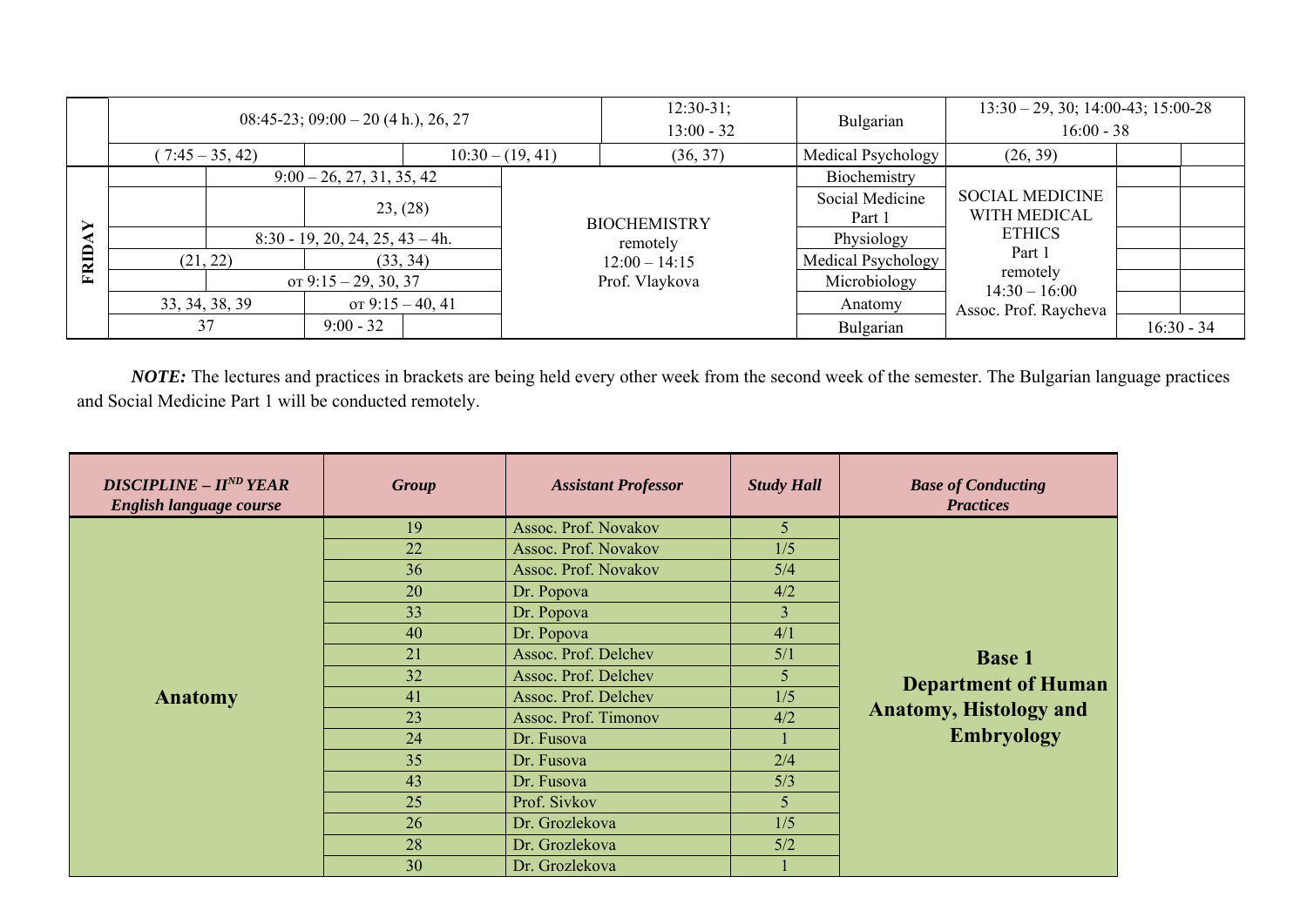|                     | 27                 | Dr. Bozhikova       | 1/4              |                                   |
|---------------------|--------------------|---------------------|------------------|-----------------------------------|
|                     | 29                 | Dr. Bozhikova       | 2/1              |                                   |
|                     | 39                 | Dr. Bozhikova       | $\overline{4}$   |                                   |
|                     | 31                 | Dr. Harizanova      | 1/4              |                                   |
|                     | 34                 | Dr. Harizanova      | 4/2              |                                   |
|                     | 42                 | Dr. Harizanova      | $\overline{4/3}$ |                                   |
|                     | 37                 | Assoc. Prof. Kitova | 1/2              |                                   |
|                     | 38                 | Assoc. Prof. Kitova | 5/1              |                                   |
|                     | 22, 23, 25, 27, 42 | Prof. Boyadjiev     |                  |                                   |
|                     | 19, 21, 29, 33     | Prof. Georgieva     | Seminar hall     |                                   |
|                     | 30                 | Prof. Georgieva     | $\overline{2}$   |                                   |
|                     | 20, 26, 34         | Prof. Nikolova      | $\overline{2}$   |                                   |
|                     | 32                 | Prof. Nikolova      |                  |                                   |
|                     | $\overline{38}$    | Dr. Hrischev        | Seminar hall     | <b>Base 1</b>                     |
| <b>Physiology</b>   | 35, 41             | Dr. Hrischev        | $\overline{c}$   |                                   |
|                     | 24, 28             | Dr. Hrischev        | $\overline{4}$   | <b>Department of Physiology</b>   |
|                     | $\overline{31}$    | Dr. Vasilev         | $\overline{3}$   |                                   |
|                     | $\overline{37}$    | Dr. Vasilev         | $\overline{4}$   |                                   |
|                     | 40                 | Dr. Angelova        | $\overline{4}$   |                                   |
|                     | 36                 | Dr. Angelova        | Seminar hall     |                                   |
|                     | 39, 43             | Dr. Angelova        | $\overline{3}$   |                                   |
|                     | 19, 29             | Dr. Baldzhieva      |                  |                                   |
|                     | 20, 23             | Dr. Bozhkova        | $\overline{3}$   |                                   |
|                     | $\overline{21}$    | Dr. Lengerova       | $\overline{4}$   |                                   |
|                     | 24, 27, 31, 39     | Dr. Hristozova      | $\overline{4}$   |                                   |
|                     | 25, 26             | Dr. Hristozov       | $\overline{3}$   |                                   |
|                     | 28, 42             | Dr. Kalchev         |                  |                                   |
|                     | 37                 | Dr. Kalchev         | $\overline{3}$   | <b>Base 1</b>                     |
| <b>Microbiology</b> | $\overline{32}$    | Dr. Angelova        |                  | <b>Department of Microbiology</b> |
|                     | $\overline{34}$    | Dr. Lengerova       |                  | and Immunology                    |
|                     | 36, 41, 43         | Dr. Lengerova       | $\overline{2}$   |                                   |
|                     |                    | Dr. Baldzhieva      |                  |                                   |
|                     | 22                 | Dr. Bozhkova        |                  |                                   |
|                     |                    | Dr. Lengerova       |                  |                                   |
|                     | 30                 | Dr. Baldzhieva      |                  |                                   |
|                     |                    | Dr. Kalchev         |                  |                                   |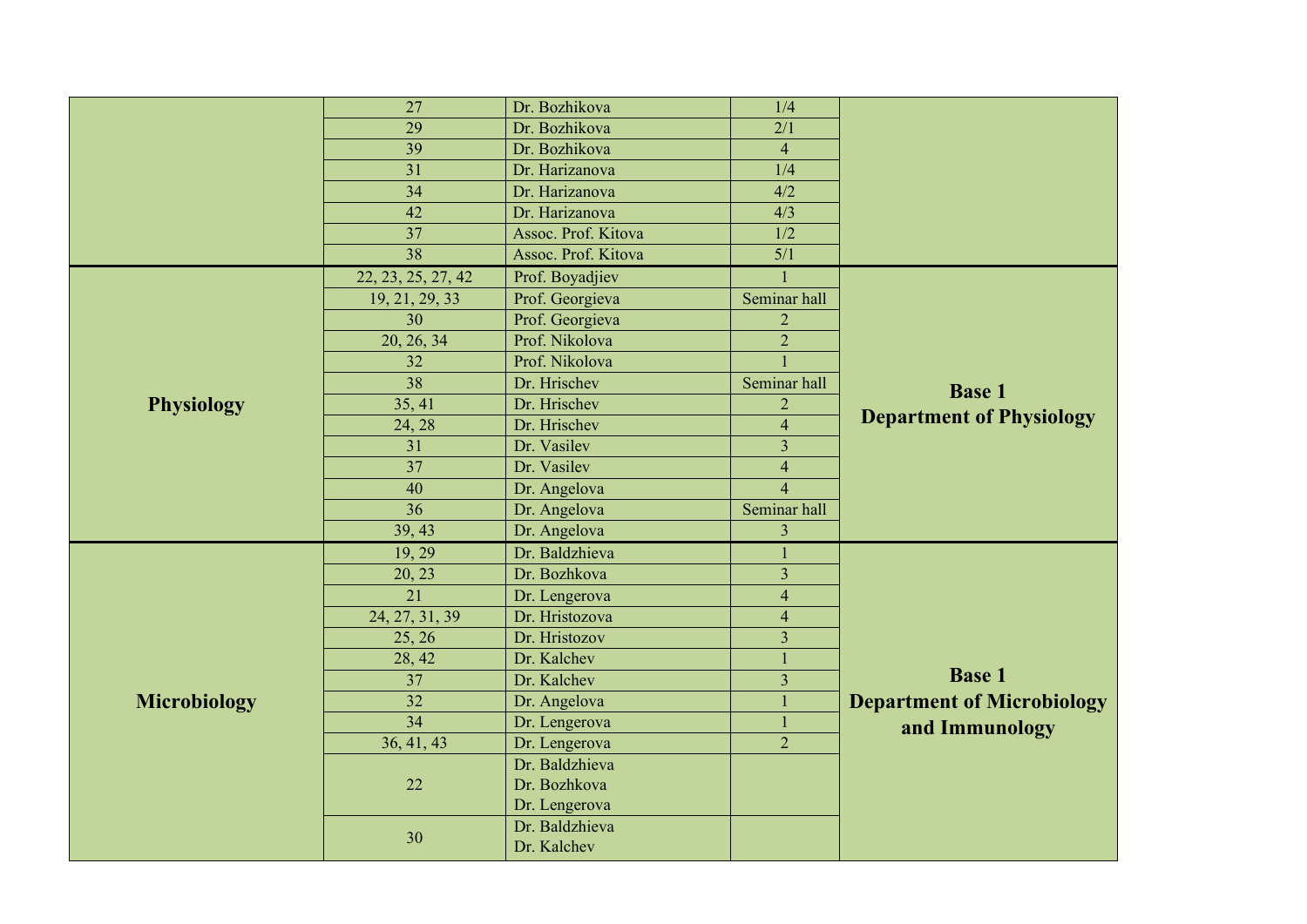|                           | 33<br>35<br>38  | Dr. Hristozov<br>Dr. Hristozova<br>Dr. Angelova<br>Dr. Bozhkova<br>Dr. Hristozova<br>Dr. Lengerova<br>Dr. Hristozov<br>Dr. Hristozova<br>Dr. Kalchev<br>Dr. Lengerova<br>Dr. Hristozova |            |                                                                            |
|---------------------------|-----------------|-----------------------------------------------------------------------------------------------------------------------------------------------------------------------------------------|------------|----------------------------------------------------------------------------|
| <b>Medical Psychology</b> | 40              | Dr. Lengerova                                                                                                                                                                           |            | <b>Base 1</b><br><b>Department of Psychiatry</b><br>and Medical Psychology |
|                           |                 |                                                                                                                                                                                         |            |                                                                            |
|                           | 23              | Chief Asst. Prof. T. Stankova                                                                                                                                                           | 401        |                                                                            |
|                           | 25              | Chief Asst. Prof. T. Stankova                                                                                                                                                           | 405        |                                                                            |
|                           | 42              | Chief Asst. Prof. T. Stankova                                                                                                                                                           | 403        |                                                                            |
|                           | 28<br>32        | Asst. Prof. Iv. Dimov<br>Asst. Prof. Iv. Dimov                                                                                                                                          | 401<br>403 |                                                                            |
|                           | 35              | Asst. Prof. Iv. Dimov                                                                                                                                                                   | 204        |                                                                            |
|                           | $\overline{27}$ | Chief Asst. Prof. K. Boyanov                                                                                                                                                            | 405        |                                                                            |
| <b>Biochemistry</b>       | $\overline{34}$ | Chief Asst. Prof. K. Boyanov                                                                                                                                                            | 401        | <b>Base 1</b>                                                              |
|                           | $\overline{38}$ | Chief Asst. Prof. K. Boyanov                                                                                                                                                            | 403        | <b>Department of Biochemistry</b>                                          |
|                           | 20, 22          | Asst. Prof. M. Choneva                                                                                                                                                                  | 401        |                                                                            |
|                           | 36              | Asst. Prof. M. Choneva                                                                                                                                                                  | 403        |                                                                            |
|                           | $\overline{19}$ | Chief Asst. Prof. G.Delcheva                                                                                                                                                            | 204        |                                                                            |
|                           | 30              | Chief Asst. Prof. G.Delcheva                                                                                                                                                            | 403        |                                                                            |
|                           | 31              | Chief Asst. Prof. G.Delcheva                                                                                                                                                            | 203        |                                                                            |
|                           | 21              | Chief Asst. Prof. Il. Dimitrov                                                                                                                                                          | 403        |                                                                            |